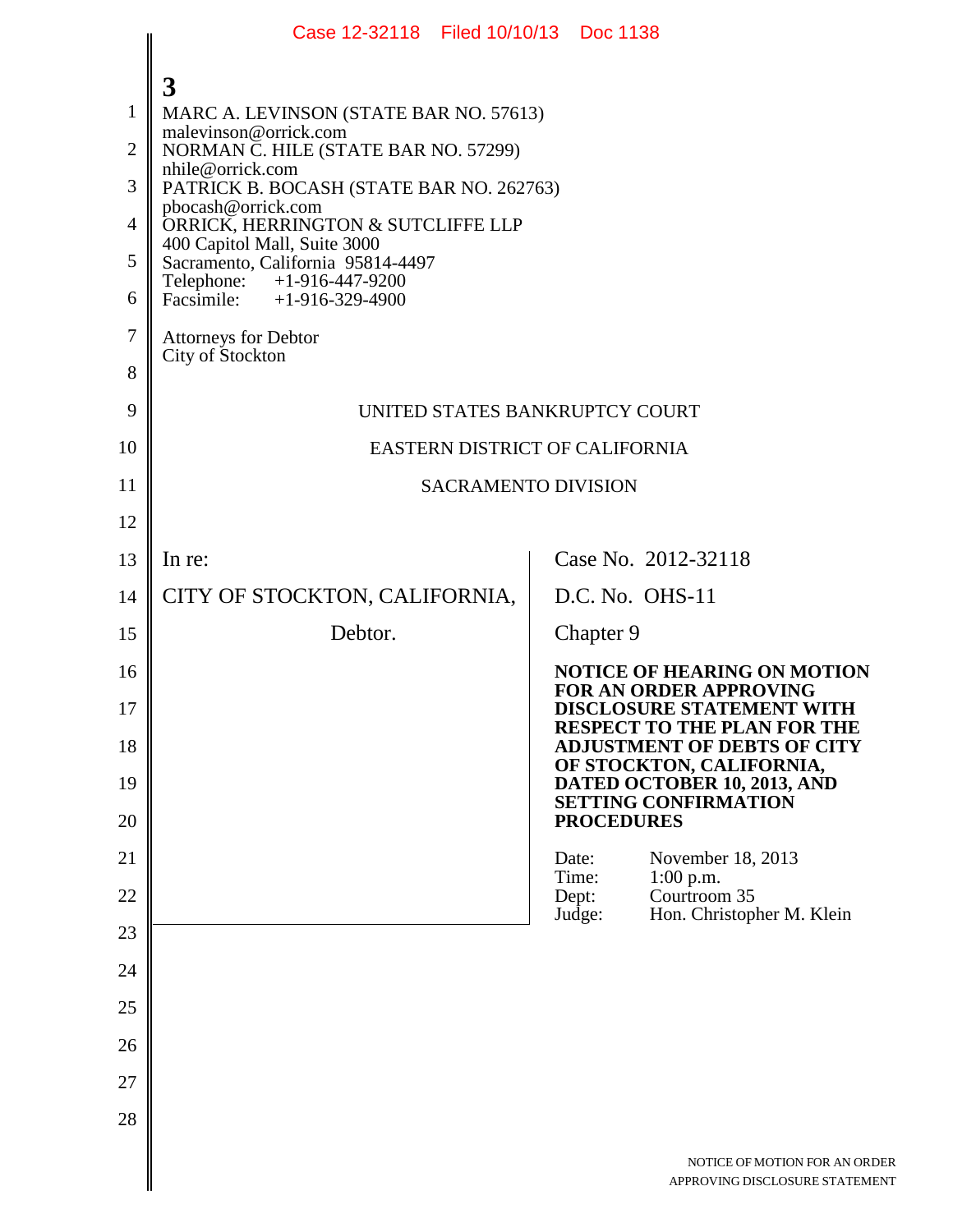## Case 12-32118 Filed 10/10/13 Doc 1138

1 2 3 4 5 6 7 8 9 10 11 12 13 PLEASE TAKE NOTICE that the City of Stockton, California (the "City"), the debtor in the above-captioned case, has scheduled a hearing on November 18, 2013, at 1:00 p.m. before Chief United States Bankruptcy Judge Christopher M. Klein in Courtroom 35, located on the 6th floor of the United States Courthouse, 501 I Street, Sacramento, California, 95814, on the City's Motion For An Order Approving Disclosure Statement With Respect To The Plan For The Adjustment Of Debts Of City Of Stockton, California, Dated October 10, 2013, And Setting Confirmation Procedures (the "Motion" seeking an order approving the "Disclosure Statement"), filed contemporaneously herewith. In filing the Motion, the City is not soliciting votes accepting or rejecting its proposed plan of adjustment filed October 10, 2013 (the "Plan"). Rather, the City is filing the Motion seeking an order (i) approving the Disclosure Statement as containing adequate information so as to enable holders of claims impaired by the Plan to vote on the Plan, and (ii) setting confirmation procedures. Only after the entry of such an order can and will the City solicit votes.

14 15 16 17 18 19 20 21 PLEASE TAKE FURTHER NOTICE that a copy of the Motion accompanies this Notice, and has been sent via email or by first-class mail in accordance with the notice procedures approved by the Court in its Order Granting Debtor's Emergency Motion For An Order Pursuant To 11 U.S.C. §§ 102 And 105(a) And Bankruptcy Rules 2002(m) And 9007 Limiting Notice And Permitting Debtor To Establish And Maintain A Publicly Available Internet-Accessed Website In Lieu Of Notice To Certain Parties, Dkt. No. 298. A copy of this Notice, the Motion, and the other pleadings may also be retrieved via the Court's CM/ECF system or on the chapter 9 bankruptcy information link on the City's website at www.stocktongov.com.

22 23 24 25 26 27 28 PLEASE TAKE FURTHER NOTICE that any opposition to the Motion must be filed with the Court and served on the undersigned no later than November 7, 2013. Failure to timely file and serve a written opposition to the Motion may be deemed by the Court to be consent to the granting of the Motion. The City will serve and file its response to any objections by November 13, 2013. The City requests that creditors and parties in interest who intend to suggest changes, comments, additions, or modifications not delay notifying the City and one another until such deadline. Rather, the City requests that any suggestions be communicated formally or informally